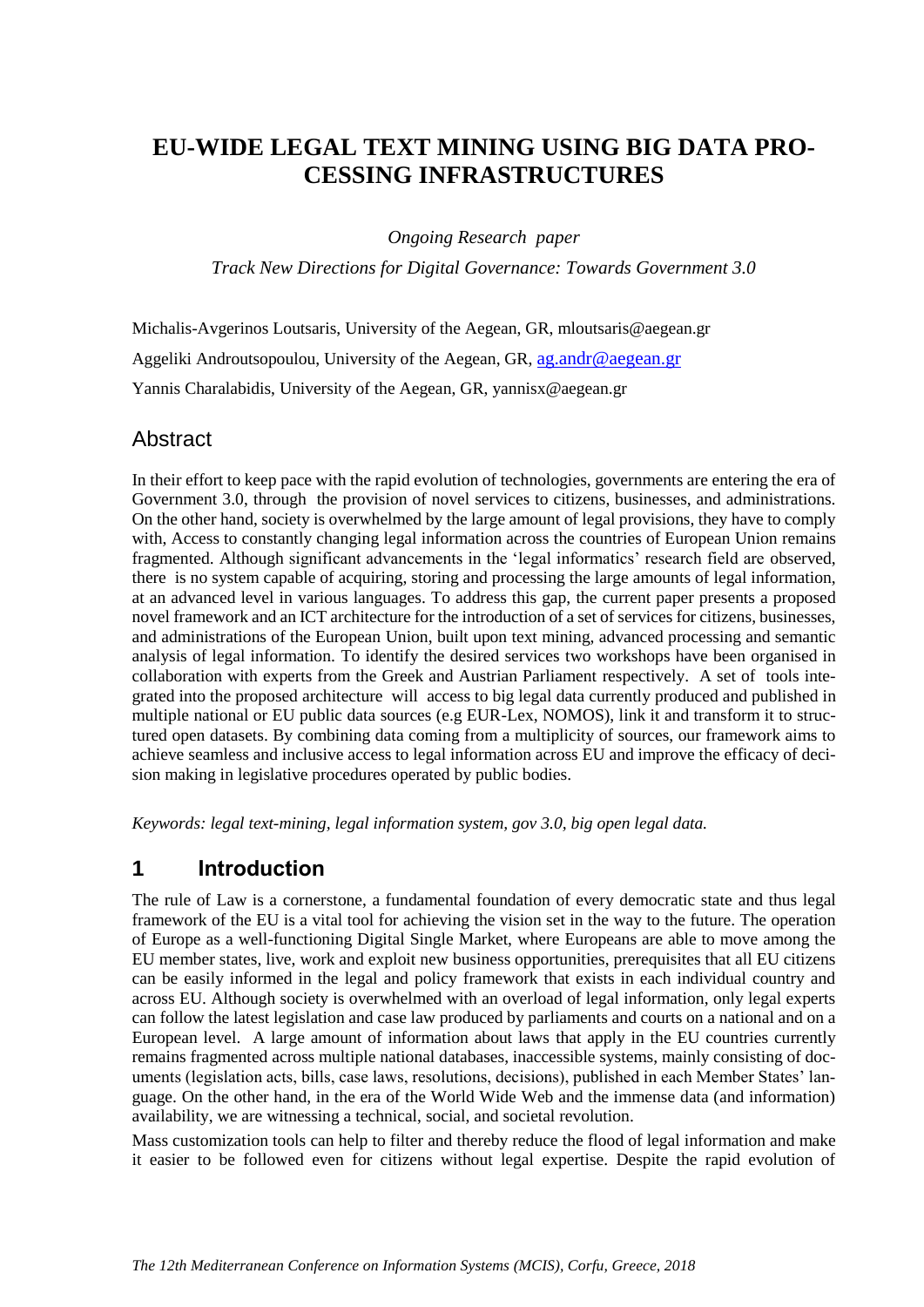technology to date, there is no system capable of acquiring, storing, integrating and processing such large amounts of legal information, at an advanced level in various languages, using the power of text mining, information processing, and visual analytics. The basic reasons for this are the considerable complexity of the law, the variety of legal systems.

The large amount of legal information in the countries of the European Union is a challenge of research and study, when aiming at facilitating legal issues and providing novel services to citizens, businesses and administrations. Despite the rapid evolution of technology to date and the appearance of Government 3.0 (Pereira et al., 2018) which refers to the use of emerging technologies (such as big data, artificial intelligence technologies), there is no system capable of acquiring, storing and processing such large amounts of legal information, at an advanced level in various languages, using the power of text mining, information processing and visual analytics. Searching across the national legal corpora in different languages, interrelating the European Parliament communications and directives with the national legal frameworks, comparing national laws which target the same life events, are some of the services that cannot be provided today at European level, with the current state of the art.

In this paper, we attempt to tackle the above challenge by making the following two contributions: i) we propose a framework for legal text mining using big data and ii) we design an ICT architecture for facilitating and implementation of the proposed framework The proposed method aims to address the challenge of fragmented information in the legal domain, by delivering a set of key services that facilitate seamless and ubiquitous access to legal data to citizens, businesses and administrations built upon the application of the aforementioned ICT methods, the integration of automated translation services and the utilization of HPC resources.

In the following Section 2 the methodology underlying our research is presented. The next section describes the major concepts and existing infrastructures of legal text mining domain. Section 4 proposes a framework for legal text mining using big data, followed by an ICT architecture needed to instantiate the above framework. The last section of the paper outlines concluding remarks and future work directions.

## **2 Research Methodology**

This chapter presents the methodological approach followed for the definition of the proposed framework consisted of the following three steps. As a first step, we conducted a literature review on the field of "Legal Informatics" in order to identify established methods and tools to reuse, as well as research directions and gaps to be addressed. In the next step of our methodology, we performed desk research in order to identify relevant existing projects and infrastructures that we can built upon for the definition of our approach. Each project has been analysed and services have been identified, while particular focus has been placed on the identification of the two countries involved in the research, i.e. Greece and Austria.

In the final step. we had close co-operation for addressing the abovementioned problem, and the creation of new novel services for interacting with citizens, with higher levels of information 'richness', enabling the citizens to facilitate their legal issues, problems and needs with higher expressiveness through full text in their everyday language, with two European Parliaments: the Hellenic Parliament and the Austrian Parliament. With each of these government agencies we organized a workshop, in which several (between 4 and 8) experienced staff in e-government services provision, of about 2 hours duration. In each of these workshops initially we explained to them the basic idea, and then we asked them for their opinions about its feasibility and usefulness, as well as to elaborate this idea for their specific context. Then we collaboratively developed with them specific application scenarios of this idea for their government agencies, leading to specific advanced legal information e-services that can be useful for citizens and businesses. In the second step, we conducted a literature review that enabled us to assemble the basic definitions and characteristics of legal informatics, legal text mining, graph-based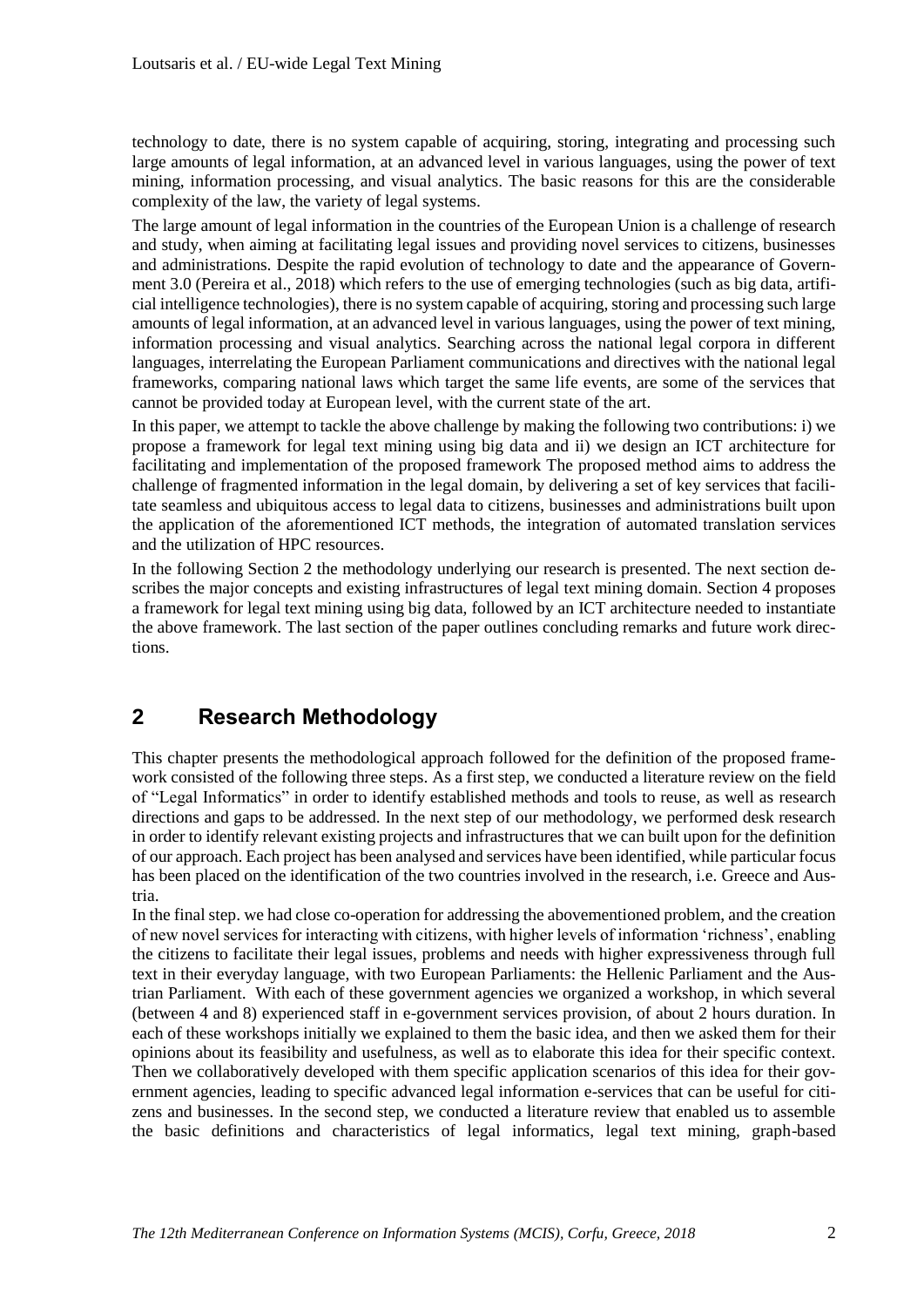visualizations, and multilingualism. Guided by the research papers, the next step of our methodology consists the identification of existing infrastructures relevant to legal text mining. Based on the material we collected in these workshops we designed in detail the Framework for Legal Text Mining using Big Data presented in Section 4, as well as the ICT platform architecture presented in Section 5.

## **3 Theoretical Background**

#### **3.1 Literature Review**

Legal Informatics refer to the application of Information Technology within the context of legal environment (Erdelez et al, 1997) and is defined by Sartor and Francesconi (2010) as the «theory and practice of computable law, i.e. the cooperation between humans and machines in legal problem-solving». The area focuses on the opportunities and challenges faced in the legal system and thus involves all related organisations and information users within the legal domain. One of these challenges lies in the supply of legal services, which are currently under-consumed by individuals and companies (Hornsby, 2009). Therefore, the latest advancements in the legal informatics are targeted towards making services more open and promoting access to legal resources. During the last three decades, a number of online consultation services and knowledge systems have been appeared (e.g. FindLaw, LegalMatch, LegalZoom, Shake). However, with the advent of semantic web, more advanced capabilities have emerged that can accommodate professional, personal, organisational and business needs. In particular semantic interoperability can achieve access to heterogeneous data sources and multilingual information that can be processed by machines and is understandable by humans, the two basic elements of the field definition as stated above. Thus, it offers a unique opportunity for building unified services on aggregated data for the whole EU legal industry. Another research stream in this interdisciplinary field focuses in designing systems for better legal practice that can empower all parties in the legal system. This is also related with the knowledge acquisition issue described above, but yet includes the aspect of the human effort required for the effective implementation of law. Towards this direction, various legal information systems are built for supporting legal activities, legal document management, legal case and process management (e.g. Informer, Case Tracker, Courtnet). The aforementioned systems focus more on the expost implementation of law rather than on the design process carried out by administrations and regulatory bodies.

The standard text analysis pipeline performs several levels of analysis: morphological, syntactic, semantic, and discourse (Lacity & Janson, 1994).The morphological and syntactic analysis is usually performed with a syntactic parser (Lagos et al., 2017), which recognizes the syntactic word classes such as nouns and verbs, and the syntactic dependency structure of the constituents of a sentence (main verb, subject, object, etc.). In general language processing, recognizing the basic semantic roles of a sentence's constituents, i.e., the "who", "does what", "where", "when", and "how" constituents, is a wellestablished task for English. Coreference resolution is identifying when two mentions of an entity or event refer to the same underlying person, place, thing or event in the real world.

Semantic role labeling and event extraction focus on the extraction of propositional meaning (Christensen et al.,2011), that is, making assertions about the world that can be true or false. Non-propositional meaning conveys aspects of meaning that do not have a truth-value or where we cannot infer its truth value (modality) or that change the propositional meaning (negation) or are a combination of both. Textual entailment in natural language processing is seen as a directional relation between text fragments. Textual entailment methods recognize, generate, or extract pairs of natural language expressions, such that a human who reads (and trusts) the first element of a pair would most likely infer that the other element is also true. We think that the entailment approaches that use vector space models of semantics have value in discovering discourse relations.

Humans are very good in inferring causal relations in a discourse (e.g., recognizing that the arrest of a murderer by the police is the consequence of a murder), but for a machine, which lacks the world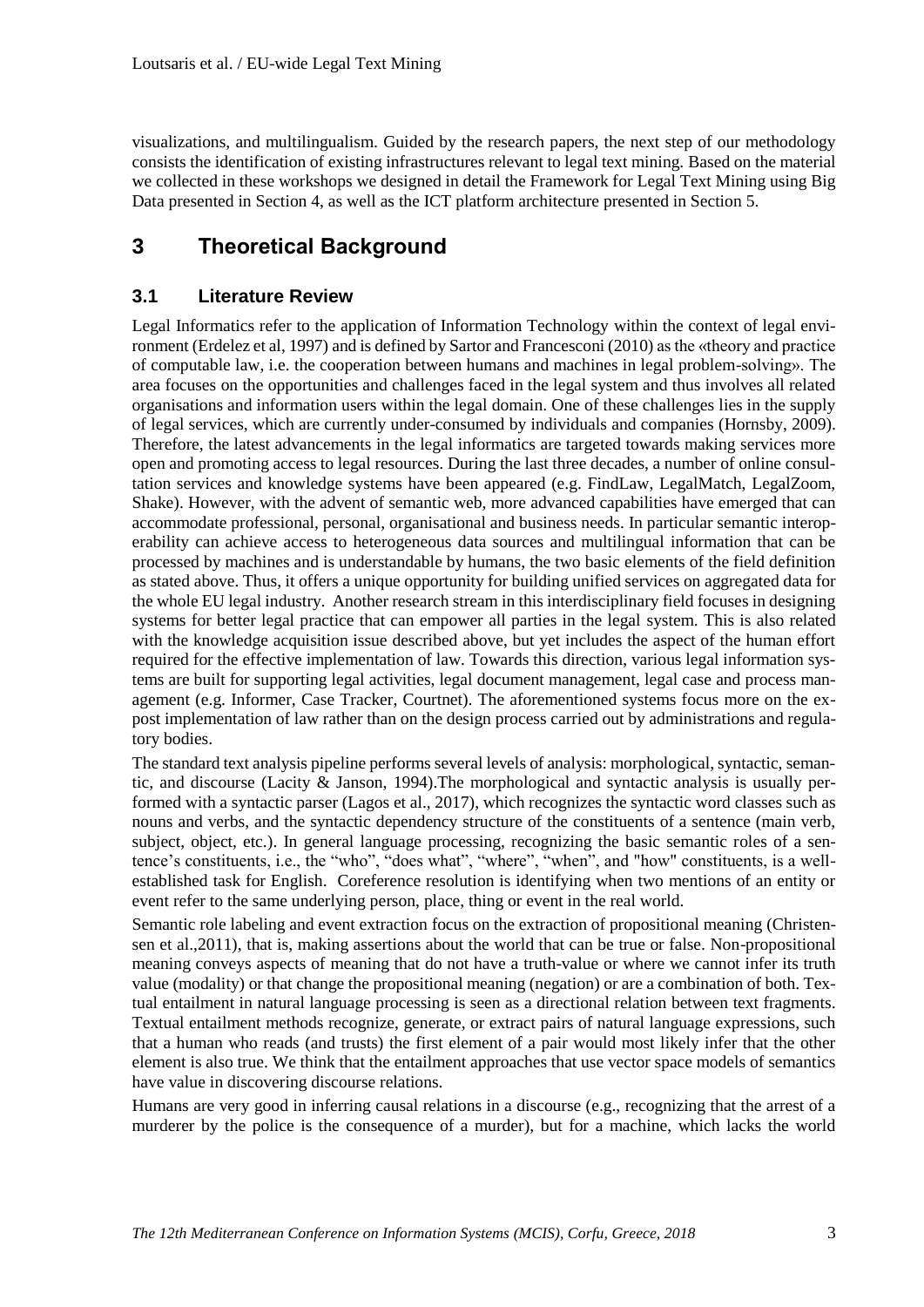knowledge that humans use in this process, this is not so obvious. The text might explicitly mention a causal relation between two events mentioned (e.g., the use of the word "because"), but often such cues are missing. To acquire knowledge on event causality automatically, current work focuses on novel methods developed in distributional semantics (Blei et al., 2003; Tomas et al., 2013; Scott et al., 2012; Baroni et al., 2014).

Another interesting line of research links the neural network architectures to legal reasoning, in which neural networks are used as a parallel computational model for argumentation and allow to combine argumentation, quantitative reasoning and statistical learning (Franca et al., 2014). Finally, it needs to be investigated whether word patterns could be translated into latent variable concepts, which would support current interest in the use of factors in legal texts.

Achieving shared conceptualisations of law is difficult in any legal system. The problem is confounded in Europe, which is increasingly governed by multiple jurisdictions. The principle of subsidiarity means that Member States are obliged to achieve the objectives of EU Directives, but have some flexibility in how they do so. This inevitably leads to differences among EU norms and various national norms. The term "law visualisation" can be understood as the visual communication of legal standards and/or their interrelations with the overall goal to present complex legal issues in a comprehensible manner. Law visualisation intends to support experts as well as non-experts in law during their assessment and analysis of legal aspects. Scientific approaches addressing the field of law visualisation can be mainly found in law faculties (Brunschwig, 2001). In addition, the visual representation of legal standards and their interrelations can be increasingly found in law theory (Röhl & Ulbrich, 2007). Therefore, specific data bases are developed and applied. An approach that goes beyond the visual but static representation can be found in "Fallnavigator". Undoubtedly, for the great majority of people living in Europe, legal enactment is an inscrutable, complex process. Existing approaches for the interactive visualisation of legal standards and legal issues mainly apply graph-based visualisation for the presentation of relations.

#### **3.2 Review of existing infrastructures**

OpenLaws.gr (Garofalakis et al., 2016) constitutes a semi-automatic system for the analysis of Greek law texts, the consolidation of each law version by automatically applying modifications and their publication in a revision control system. Although, manual steps are required in order to correct law texts errors (e.g. syntax errors), it is capable of parsing xml documents used for the markup of law texts by analyzing the text and processing natural language in order to perform structural analysis and identification of the structural elements. Pattern matching occurs at the level of paragraphs, so paragraphs are distinguished in amending and non-amending. According to the regular expression that returns a match in each case, it is capable to know in which place there is the necessary information to perform the modification: modification category (addition, substitution or deletion of a text portion), cited law, referenced element, text to add or replace or text to delete.

A similar but cross-country approach is Openlaws.eu (Lampoltshammer et al., 2015), a compliance and legal information system in terms of adherence to legal regulations, regulatory standards and the fulfillment of other standards and requirements, which a company voluntarily agree to. The system integrates legal databases from Austria, Germany and the EU and makes it possible to search multiple databases at once. Openlaws.eu is a network of legislation, case law, legal literature and legal expert which automatically collects data from different sources, specifically EUR-Lex, Legal Information of the Republic of Austria and all of the German federal laws which provided from the German Federal Ministry of Justice and Consumer Protection. Users can use highlighting to emphasize what's actually relevant from unstructured text, personal folders to collect laws that interest them and automatic search to constantly monitor specific terms and topics.

Another initiative in Greece is the PeriNomou system, developed by University of the Aegean, constituting an automated legal information system for analyzing Greek legislation and providing an easy and quick access to Greek laws for various scientific disciplines. Moreover, it is capable of encoding automatically Greek legislation in order to provide as much information as possible about Greek law texts.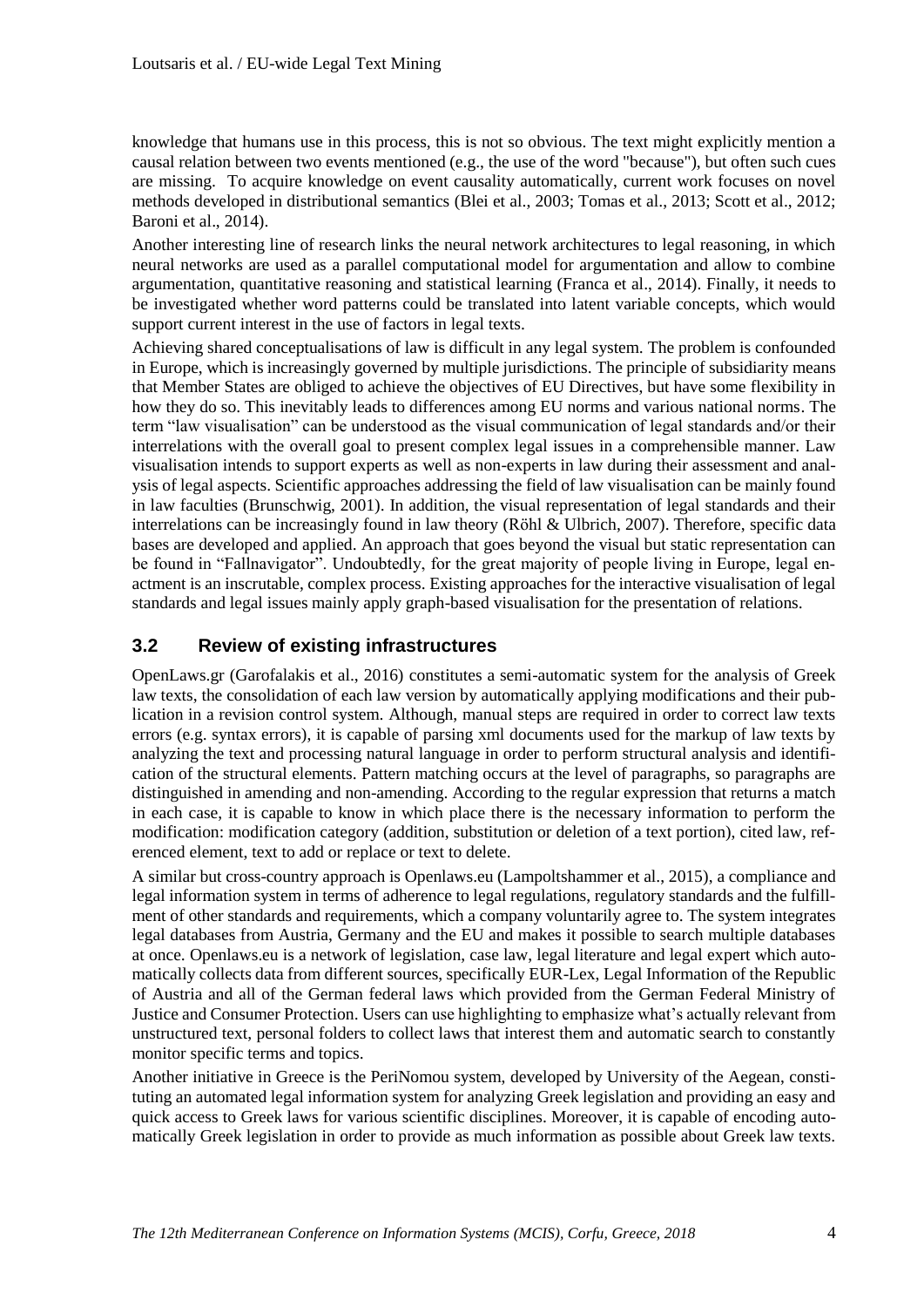The main components of PeriNomou system are the ability to extract data from laws such as correlations and vocabulary and to modify structural elements of Greek Laws (such as articles, paragraphs, subparagraphs etc.). Specifically, including a trained OCR (optical character recognition) tool, in order to process scanned law texts, converts pdf to text documents and by using the power of text mining, legal texts can be automatically analyzed. By analyzing legal texts and processing Greek Language, the system can identify the main content of any legal text providing it to its users as tags. Users have the ability to search Greek legal texts by vocabulary (such as specific words) or by unique number.

NOMOS Legal Information Data Base constitutes an innovative and all-inclusive service of valid, reliable and prompt legal information, constantly enriched and updated. It is primarily addressed to the legal, technical and financial circles of Greece, the broader public sector, the private companies, legal entities of public and private law, freelancers and the general public. NOMOS' main features are: convenience in use, quality and adequacy of information and multiple ways of quick searching, tracing and retrieval of legal information.

# **4 A Framework for Legal Text Mining using Big Data**

In this section, we propose a framework which builds the proper environment and vision of semantically annotated Big Open Legal Data (BOLD), easily searchable and exploitable with proper visualization techniques. The ultimate objective is to provide the technical foundation and the tools for making legal information available to everybody, in a customizable, structured and easy to handle way. The framework concept is structured over three axes (Data, Processing, Services), as following (Figure 1):

### **4.1 Data**

The information to be acquired, through web sources only, and primarily through web services communication where available, contains all the legal artefacts published by the European Parliament, the European Commission, the EU Council (EURlex, EUDOR), local parliaments, at national databases, in English and /or other languages (e.g. NOMOS). Furthermore, the information also contains news published in EU member states, concerning legal events (e.g. EU directive publication), other administration-generated content (e.g. local communications, regulations) and other citizen-generated relevant content (e.g. blogs, newsletters, social media posts).

We estimate that the above database will contain more than 1 trillion words in 21 different languages, corresponding to about 10 million "volumes" of classical books, when another 5,000 such "volumes" are added for study, on a daily basis.

## **4.2 Processing**

The information processing stage of the infrastructure make use of massively parallel computing tools, balancing the load between batch and real-time service modes and contains two stages are envisaged: i) The Pre-processing stage is responsible to prepare data for text mining, ii) In the second stage, the data are converted to structured data using text mining techniques in order to offer a variety of services.

## **4.3 Services**

Services are to be provided towards citizens, businesses and administrations, based on the most common needs of each user type. A thorough analysis of such needs within the project will al-low the proper selection and targeting of services to be developed. Through a user interface sup-porting simplification or advanced usage, the following services are to be provided at real time:

• Parallel search in many EU member-state legal frameworks (through parallel translation of search terms), using simple keywords

• Assessment of the degree of transposition of an EU Directive in a National Legal Framework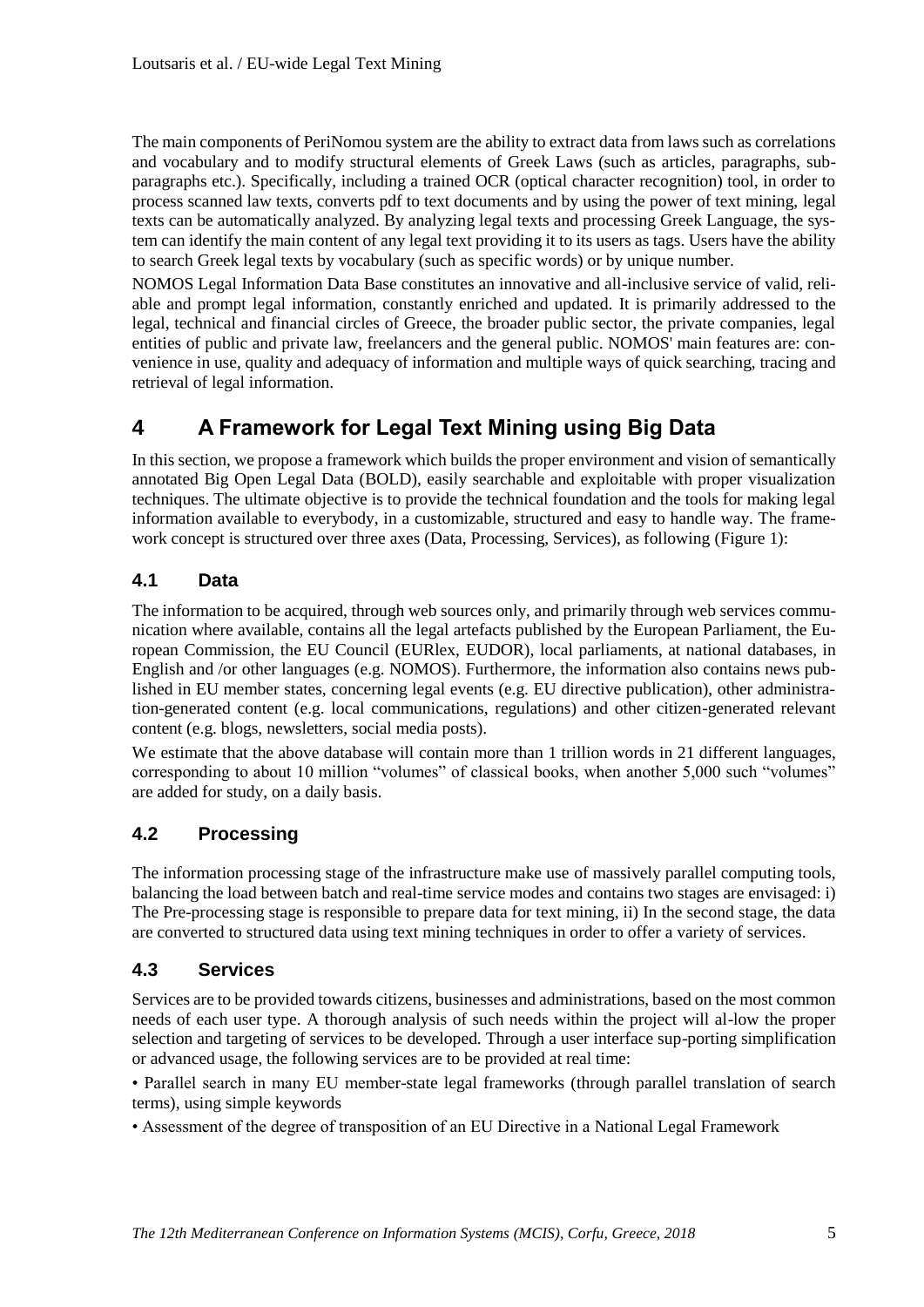• Analysis of references to the European Legislation by National Laws

• Comparative analysis of equivalent or relevant laws from different EU member states or from the same member state

• Timeline analysis for all legal elements, visualising the progress and current status of a spe-cific national or European legislation (after amendment/extensions) over time including pre-paratory acts and agreements

• Interrelation of laws and news or social media posts, including sentiment analysis

• Various geo-related visualisations (e.g. EU maps indicating different parameters), text-related visualisations (e.g. wordle, sentiment graphs) and other common visual aids (e.g. graphs, charts etc.)

- Visualizations of correlations, dependencies and conflicts between different laws
- Decision Support Services (e.g. Impact Assessment) within legal procedures

Based on the above services and sub-products, a variety of add-on services can be developed after capturing new requirements from citizens, businesses and administrations.

# **5 The proposed ICT Architecture**

The proposed ICT architecture supports the integration of the pool of identified services while keeping the structure flexible allowing the inclusion of further services and data sources. A layered approach supporting the data flow, from source data to visualised outputs is to handle the large volumes of data. The following figure presents the high-level IT architecture along with the indicative components to be incorporated.

### **5.1 Application Layer**

The application layer features the following two modes of operation:

- a) Community Mode: The Community Mode incorporates a number of social features that can promote system user engagement aspects, such as analytics provision, integration of news feed and social media connectors.
- b) User Mode: In order to gain insight into the processed results, a user-centered approach has followed to design and develop a web interface providing to the system users interactive access to the Visual Analytics services. In the User Mode, meaningful and attractive visualizations of search outcomes and their semantics are displaying in order to allow not only experts but also ordinary people to explore and interact with versatile legal information in an intuitive manner. The whole layer follows a responsive web design in order for users to have access to the results through a mobile interface, apart from the web one.

## **5.2 Trust and Security Layer**

- a) Trust and Security Infrastructure: The trust and security infrastructure provide the trust management and the efficient security provisioning (like crypto-primitives, crypto-protocols, public key infrastructure / PKI integration, digital rights management / DRM systems cover-age, dependability assurance, risk prediction algorithms) needed for every component of the platform.
- b) User MGT Authentication and Authorization Services: User MGT Authentication and Authorization Services ensure that users can rely on the platform and that the platform is protected against unauthorized access and attacks. The rights for the users in the Community Mode, the User Mode, the Business Mode and Administration Mode for the different users are cleared and managed in the User Management Authentication and Authorization Services. After registration users are able to log-in to the service and adjust their personal settings.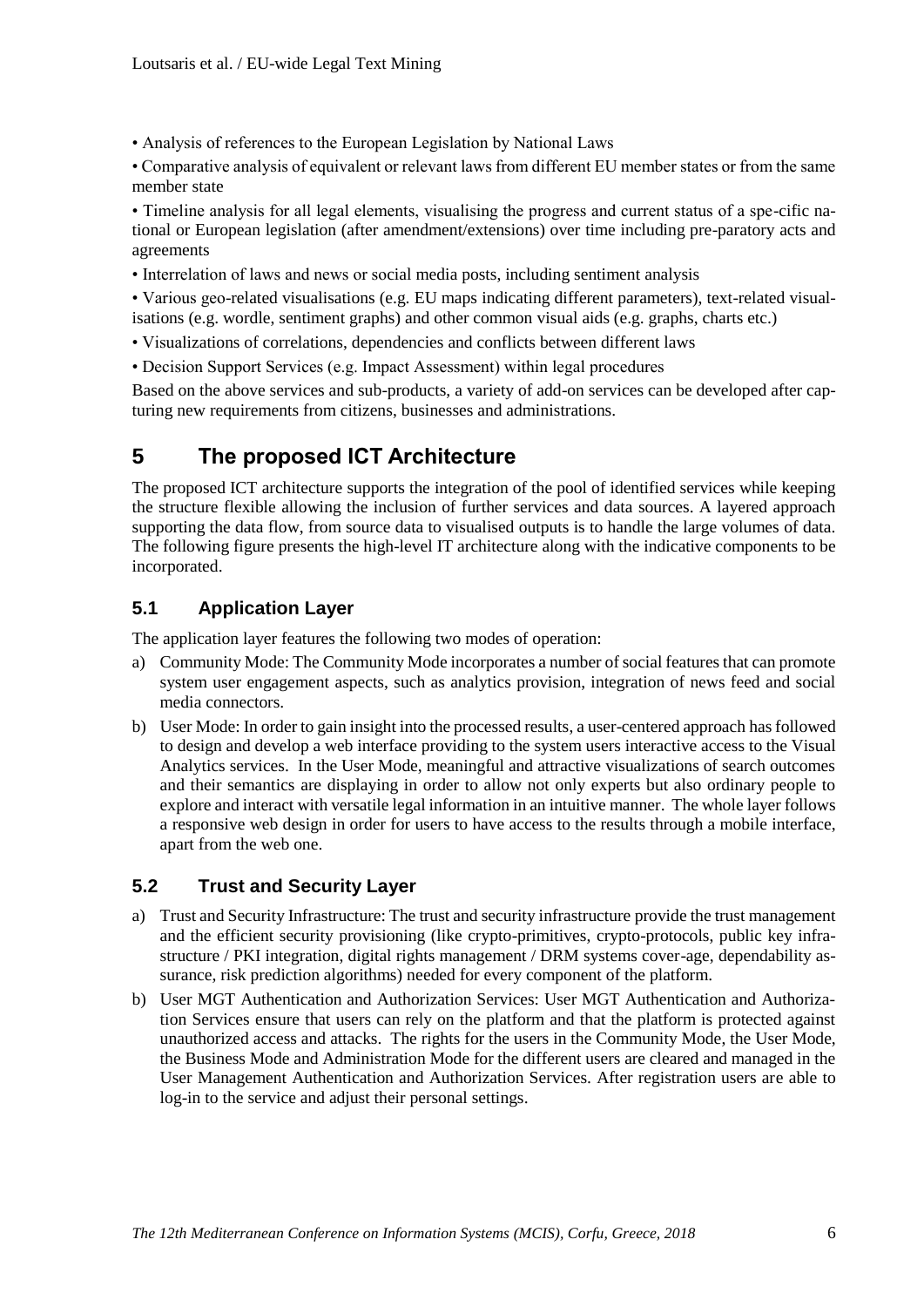#### **5.3 Service Layer**

a) User Generated Queries: The proposed system infrastructure stores search queries made by users for analysis and optimization purposes. The terms and structure that make up the user query are feeding into the Semantic search Engine to enhance the relevance of the results based on inferred concepts and semantic annotations. In addition, due to the resource intensiveness of semantic querying, this component applies optimization methods to prioritize queries, cache results, or even explore innovative methods for scaling such as Linked Data Fragments7.



*Figure 1: An ICT architecture for supporting the proposed legal text mining framework*

- b) Search relevant content based on queries: The Search Engine is used for searching through the system's triple store using a scalable Solr-based semantic search engine. Furthermore, the search engine is taking into account semantic relations between search terms and stored entities (e.g. synonyms). Best practices such as faceted search are also used to present the user with more search options, relevant to the search terms by semantic association.
- c) Search results: This component is responsible for retrieving and presenting to the user the search results in an efficient and user-friendly manner.

#### **5.4 Information Processing Layer**

- a) Data Preparation and Translation Services: In this stage, data is acquired and prepared for the text mining tools to follow. This stage includes data reading and initial cleansing, anonymization if needed, semantic annotation (so that to be indexed at the European Open Data Portal), and formulation for processing. Due to the diversified origin of the texts to be acquired, a large amount of effort and computational power is devoted to Optical Character Recognition and translation in English, if in a different member state official language. Translation is based on EUROVOC and automated translation services, both for the complete texts but also for the various indexes and n-grams to be created at the processing stage.
- b) Text Mining: Various algorithms are being applied in different processing tasks, relying on a supercomputing infrastructure, in order to produce service – oriented intermediate results:
	- Creation of reverse indexing, occurrence and frequency tables for millions of words
	- Creation of various n-grams for the identification of important terms or phrases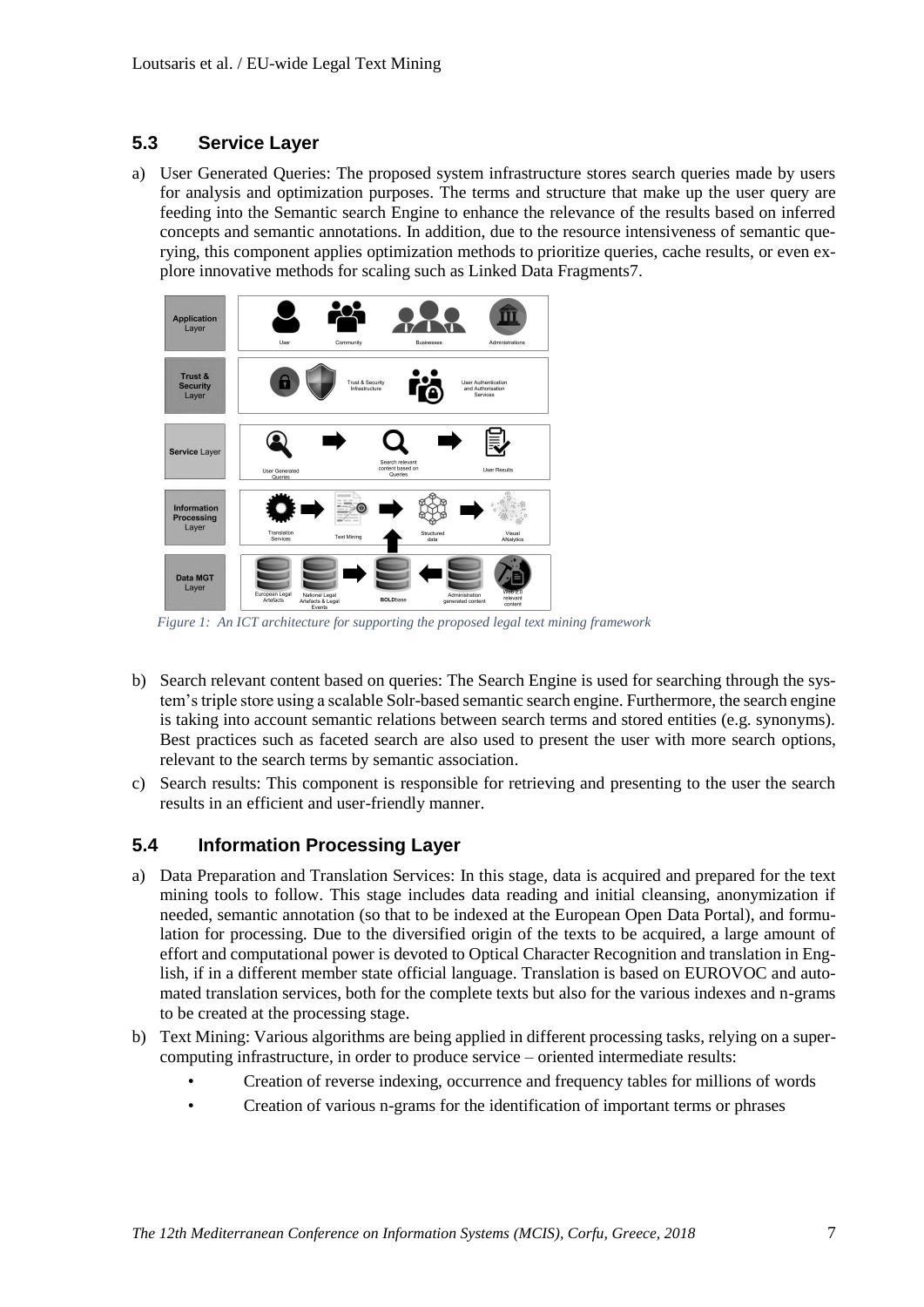- Semantic comparison of different law sets (e.g. EU Directive against national legal framework) performing full word-level, document-to-document comparison for billions of pages – needing the power of thousands of processors
- Interrelation of all the original and translated terms and texts
- Term extraction analysis of news, social media, blogs and other content
- c) Structured Data: This component represents the information collected from the various sources harvested by the Data Sources Layer and adhering to a common model and format, that can then be used more effectively by the Visual Analytics Service. The data stored include any harvested and derived information that is necessary to realize the project's use cases.
- d) Visual Analytics Service: The Visual Analytics Service provides the ability to access the entire data transformation pipeline from raw or semantic data to interactive visual representations. The main goal is to enable user-centered and comprehensible solutions for getting insights and knowledge about the entire domain. Visual Analytics as a service further enables solving the variety of knowledge related questions in the domain of law. The service characteristics enable to exploit the technology to other domains. The variety of visualizations and transformation technologies is adaptable to user's requirements and support her in the knowledge acquisition process.

#### **5.5 Data Sources Layer**

**Data Repository:** The data sources to be accessed primarily through web services communication where available.

## **6 Conclusions and further research directions**

This study has conducted a literature review towards the identification of used technologies and existing infrastructures in legal text mining. According to our findings from workshops, we have proposed a framework analysis for legal text mining using big data that facilitates to solve legal issues and helps citizens and enterprises to follow the latest legislation. In particular, the establishment of the proposed framework foster transparency and promote social inclusion in lawmaking. Citizens find and understand relevant legislation, case law, and other legal information and so that they understand how EU-law is created and implemented. Furthermore, legal comparison functionalities of member states' implementations of directives will support business makers in their quest to market relevance and lead to a more harmonized legal EU body. Moreover, A key constraint on contemporary policymakers is removed, at both local and national level, as they operate in an information environment with unlimited data on the current policy context or the effectiveness of proposed solutions. Lastly, we proposed an ICT architecture to implement the above framework. We intend to implement our framework by developing a web platform which enables providing the above services. afterward, we plan to execute real-scenarios which confirms the usefulness of services and to confirm them by legal experts.

## References

- Erdelez, S, and S & O'Hare (1997). "Legal informatics: application of information technology in law", *Annual Review of Information Science and Technology*, 32: 367-402.
- Christensen, J., Soderland, S., & Etzioni, O. (2011, June). An analysis of open information ex-traction based on semantic role labeling. In Proceedings of the sixth international conference on Knowledge capture (pp. 113-120). ACM.
- Sartor G. and E. Francesconi (2010). "Legal informatics and legal concepts", *Eurovoc Conference* 18- 19 November 2010, Luxembourg.